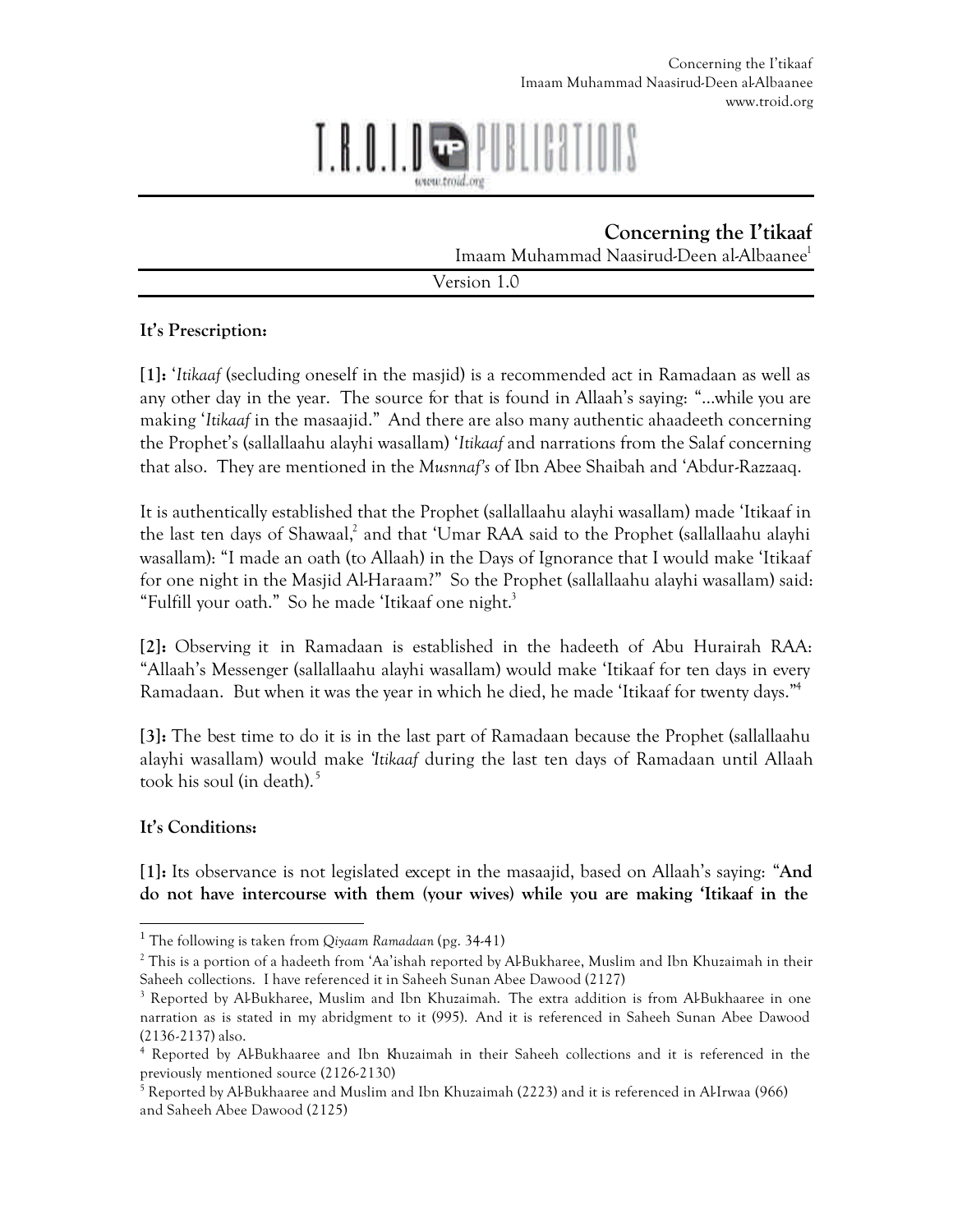**masaajid.**" 6 And 'Aa'ishah said: "The Sunnah for the one doing 'Itikaaf is that he should not go out (of the masjid) except for some need that he must fulfill. He should not witness a funeral, nor should he touch his wife, or have intercourse with her. And there is no 'Itikaaf except in a masjid that establishes the Jamaa'ah (congregational prayer). And the Sunnah for the one doing 'Itikaaf is that he should be fasting (on the day he makes 'Itikaaf)."<sup>7</sup>

**[2]:** The masjid should also hold the Jumu'ah prayers so that he is not forced to leave the masjid to pray the Jumu'ah prayer. This is because going out for it is an obligation, based on 'Aa'ishah's saying in one report from her of the previous hadeeth: "…and there is no 'Itikaaf except in a masjid that holds the Jumu'ah prayer."<sup>8</sup>

Furthermore, I came upon an authentic hadeeth that clearly specifies the "masaajid" mentioned in the previous ayah to mean the three masaajid: Masjid Al-Haraam, Masjid An-Nabawee and Masjid Al-Aqsaa. The hadeeth is: "There is no 'Itikaaf except in the three masaajid."<sup>9</sup>

According to what I came across, those among the Salaf who held this opinion were Hudhaifah Ibn Al-Yamaan, Sa'eed Ibn Al-Musayyib and 'Ataa. However, he ('Ataa) did not mention Masjid Al-Aqsaa. Others held the opinion that it was any congregating masjid (in which the Jumu'ah prayer is held), without restriction. And yet others disagreed saying it can even be done in the masjid of ones home. And there is no doubt that adhering to what complies with the hadeeth about it is what deserves to be followed. And Allaah, Glorified and Exalted, knows best.

**[3]:** It is from the Sunnah for the one making '*Itikaaf* to observe fasting, as has been stated by 'Aa'ishah RAA.<sup>10</sup>

 $\overline{a}$ 6 Surat-ul-Baqarah: 187. Imaam Al-Bukhaaree used this ayah as evidence for hat we have stated above. Al-Haafidh Ibn Hajr said: "The point of evidence found in this ayah is that if it were correct to do 'Itikaaf in someplace other than a masjid, the forbiddance of having sexual relations would not be specifically mentioned, because sexual intercourse is forbidden during 'Itikaaf according to the consensus of the scholars. So it is understood through the mentioning of "masaajid" that the meaning is that 'Itikaaf is not correct except in it the masaajid.

<sup>&</sup>lt;sup>7</sup> Reported by Al-Baihaqee with an authentic chain, and Abu Dawood with a sound chain. The following narration from 'Aa'ishah RAA is also form Abu Dawood, and it is referenced in Saheeh Aee Dawood (2135) and Al-Irwaa (966)

<sup>&</sup>lt;sup>8</sup> Al-Baihaqee reported on Ibn 'Abbaas that he said: "Verily, the most hated of things to Allaah are the innovations. And verily from the innovations is making 'Itikaaf in the masaajid that are located in the houses."

<sup>9</sup> Reported by At-Tahaawee and Al-Isma'eelee and Al-Baihaqee with an authentic chain of narration on Hudhaifah Ibn Al-Yamaan RAA. And it is referenced in As-Saheehah (no. 2786) along with the narrations from the Sahaabah that comply with it, and all of them are authentic.

<sup>&</sup>lt;sup>10</sup> Reported by Al-Baihaqee with an authentic chain of narration and Abu Dawood with a sound chain of narration. Imaam Ibn Al-Qayyim said in Zaad Al-Ma'aad: "It is not reported on the Prophet (sallallaahu alayhi wasallam) that he made 'Itikaaf while not fasting. Rather, 'Aa'ishah RAA said: 'There is no 'Itikaaf except with fasting.' And furthermore, Allaah did not mention 'Itikaaf except with the fast. And the Prophet (sallallaahu alayhi wasallam) did not do it unless he was fasting. So the correct opinion is in the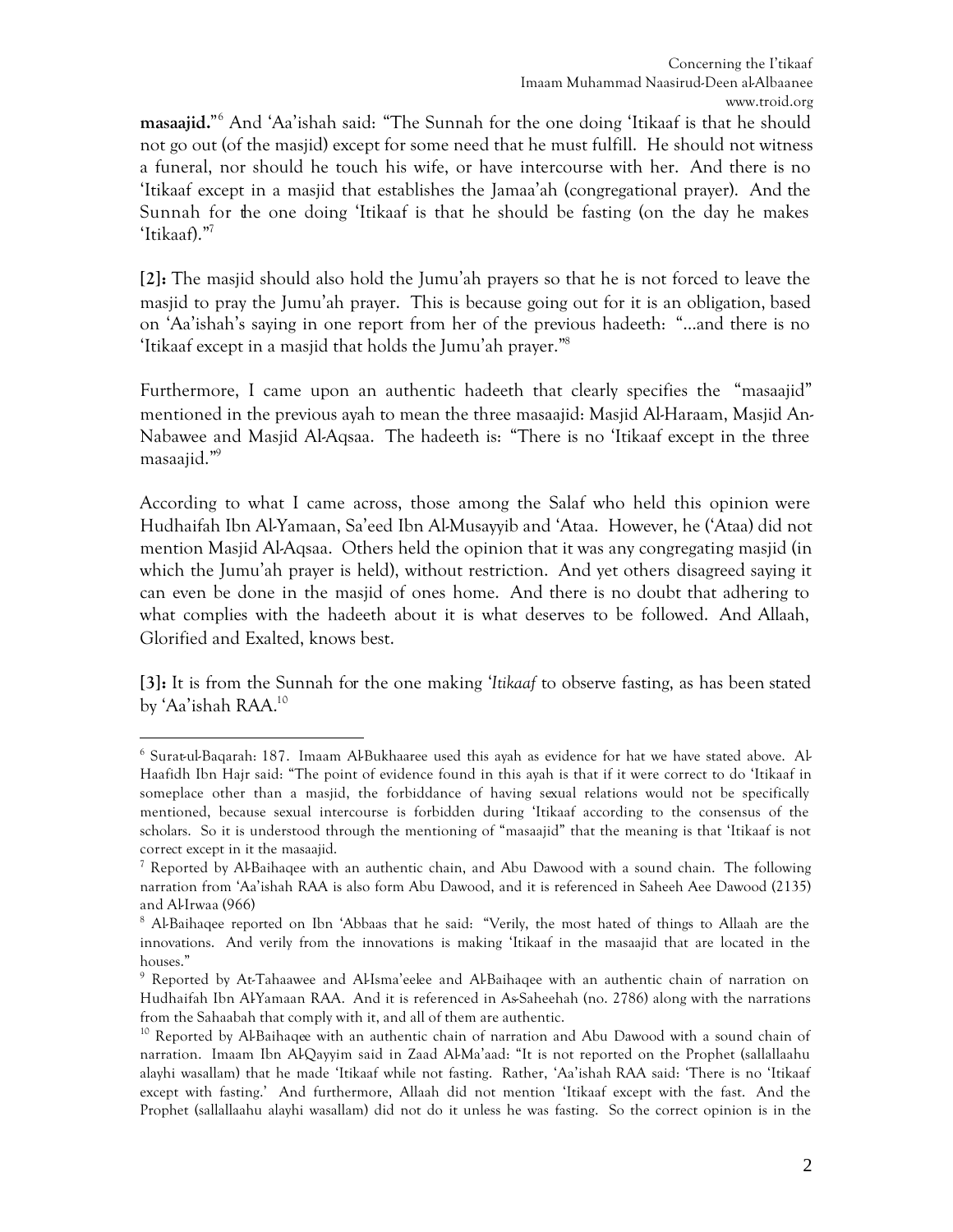#### **What is permissible for the person making 'Itikaaf:**

**[1]:** It is permissible for him to leave the masjid in order to fulfill a need. And it is permissible for him to stick his head out of the masjid to have it washed and combed. 'Aa'ishah RAA said: "And the Messenger of Allaah (sallallaahu alayhi wasallam) would enter his head in my presence while he was making 'Itikaaf in the masjid, and I was in my apartment. So I would comb his hair, [and in one narration: I would wash it, even though there was the threshold between me and him, and I would be menstruating]. And he (sallallaahu alayhi wasallam) would not enter the house unless he had a [human] need, while making '*Itikaaf*."<sup>11</sup>

**[2]:** It is permissible for the one making '*Itikaaf* and others to make wudoo (ablution) in the masjid, based on the saying of a man who would serve the Prophet (sallallaahu alayhi wasallam): "The Prophet (sallallaahu alayhi wasallam) would make a light wudoo (ablution) in the masjid."<sup>12</sup>

**[3]:** He may set up a small tent in the back of the masjid in which to make '*Itikaaf*. This is since 'Aa'ishah RAA would set up a *khibaa*<sup>13</sup> (tent) for the Prophet (sallallaahu alayhi wasallam) when he would make '*Itikaaf*. And this was from his (sallallaahu alayhi wasallam) command.<sup>14</sup>

And one time he made '*Itikaaf* in a small tent that had a mat covering its doorway.<sup>15</sup>

#### **The Allowance of a woman to make 'Itikaaf and visit her husband (who is making 'Itikaaf) in the masjid:**

**[4]:** It is permissible for a woman to visit her husband while he is making '*Itikaaf*. And he may walk with her to bid her farewell up to the door of the masjid, based on the saying of Safiyyah RAA:

 $\overline{a}$ evidence, which the majority of the scholars adhere to: that fasting is a condition for 'Itikaaf. And this is the opinion that Shaikh-ul-Islaam Abul-'Abbaas Ibn Tamiyyah favored." And he adds to this that it is not legislated in the Religion that one who goes out to the masjid for prayer or other than that is supposed to make an intention for the amount of time he will spend in 'Itikaaf. This is what Shaikh-ul-Islaam clarified in his Ikhtiyaaraat.

<sup>&</sup>lt;sup>11</sup> Reported by Al-Bukhaaree, Muslim, Ibn Abee Shaibah, and Ahmad, and the first addition belongs to these last two (mentioned). It is referenced in Saheeh Abee Dawood (2131-2132)

<sup>&</sup>lt;sup>12</sup> Reported by Al-Baihagee with a good chain and Ahmad  $(5/364)$  in abridged form with an authentic chain of narration.

<sup>&</sup>lt;sup>13</sup> A khibaa is one type of house of the Arabs made form fur or wool, and it is not from hair. And it is set up on two or three props. See *An-Nihaayah.*.

<sup>&</sup>lt;sup>14</sup> Reported by Al-Bukhaaree and Muslim from the hadeeth of 'Aa'ishah. Her doing it is stated in the report of Al-Bukhaaree and his commanding it is stated in the report of Muslim.

<sup>&</sup>lt;sup>15</sup> It is part of a hadeeth narrated by Abu Sa'eed Al-Khudree, reported by Muslim and Ibn Khuzaimah in their Saheehs. It is referenced in Saheeh Abee Dawood (1251)